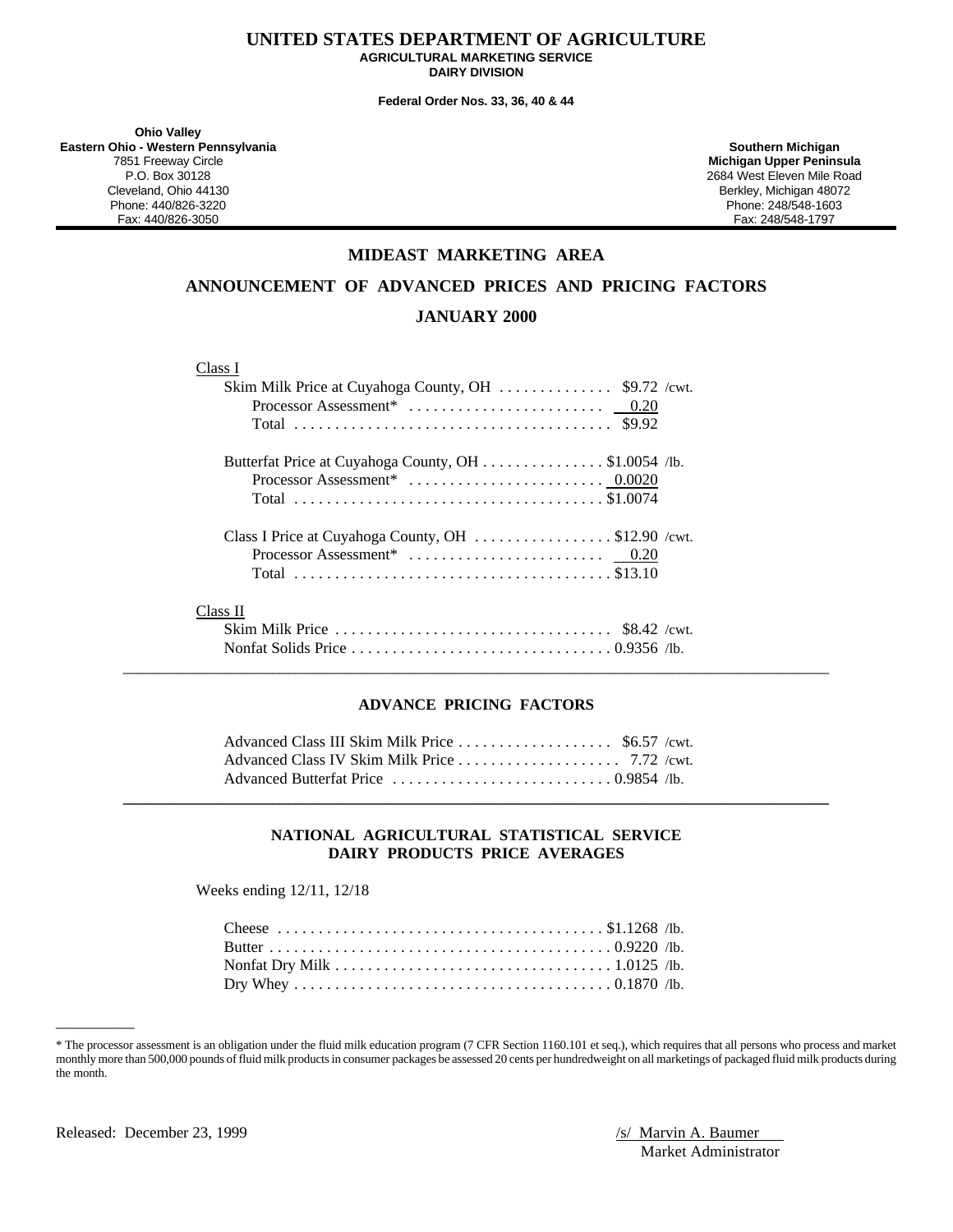### **UNITED STATES DEPARTMENT OF AGRICULTURE AGRICULTURAL MARKETING SERVICE - DAIRY PROGRAMS**

### **MIDEAST MARKETING AREA Federal Order No. 33**

|                                   | Cleveland Office        |                            |
|-----------------------------------|-------------------------|----------------------------|
|                                   | 7851 Freeway Circle     |                            |
| Indianapolis Office               | P.O. Box 30128          | Detroit Office             |
| 4329 West 96 <sup>th</sup> Street | Cleveland, Ohio 44130   | 2684 West Eleven Mile Road |
| Indianapolis, Indiana 46268       | Phone: 440/826-3220     | Berkley, Michigan 48072    |
| Phone: 317/872-2356               | Fax: 440/826-3050       | Phone: 248/548-1603        |
| Fax: 317/879-1206                 | Toll Free: 888/751-3220 | Fax: 248/548-1797          |

### **MIDEAST MARKETING AREA**

### **ANNOUNCEMENT OF ADVANCED PRICES AND PRICING FACTORS**

### **FEBRUARY 2000**

| Class I                                           | Differential Rate           | Skim Milk                   | <b>Butterfat</b>   | 3.5% BF                     |
|---------------------------------------------------|-----------------------------|-----------------------------|--------------------|-----------------------------|
|                                                   | $(\text{per} \text{ cwt.})$ | $(\text{per} \text{ cwt.})$ | $(\text{per lb.})$ | $(\text{per} \text{ cwt.})$ |
| Cuyahoga County, OH                               | \$2.00                      | \$9.72                      | \$0.9502           | \$12.71                     |
| Processor Assessment*                             |                             | 0.20                        | 0.0020             | 0.20                        |
| Total                                             |                             | \$9.92                      | \$0.9522           | \$12.91                     |
| Class I Price Adjusted for Location <sup>**</sup> | \$1.80                      | \$9.52                      | \$0.9482           | \$12.51                     |
|                                                   | 2.10                        | 9.82                        | 0.9512             | 12.81                       |
|                                                   | 2.20                        | 9.92                        | 0.9522             | 12.91                       |
|                                                   | 2.30                        | 10.02                       | 0.9532             | 13.01                       |
| Class II                                          |                             |                             |                    |                             |
|                                                   |                             |                             | $$8.42$ /cwt.      |                             |

### **ADVANCE PRICING FACTORS**

### **NATIONAL AGRICULTURAL STATISTICAL SERVICE DAIRY PRODUCTS PRICE AVERAGES**

Weeks ending 1/8, 1/15

<sup>\*</sup> The processor assessment is an obligation under the fluid milk education program (7 CFR Section 1160.101 et seq.), which requires that all persons who process and market monthly more than 500,000 pounds of fluid milk products in consumer packages be assessed 20 cents per hundredweight on all marketings of packaged fluid milk products during the month.

\*\* Processor assessment should be added as shown for the Cuyahoga County prices.

Released: January 21, 1999 /s/ Marvin A. Baumer

\_\_\_\_\_\_\_\_\_\_

Market Administrator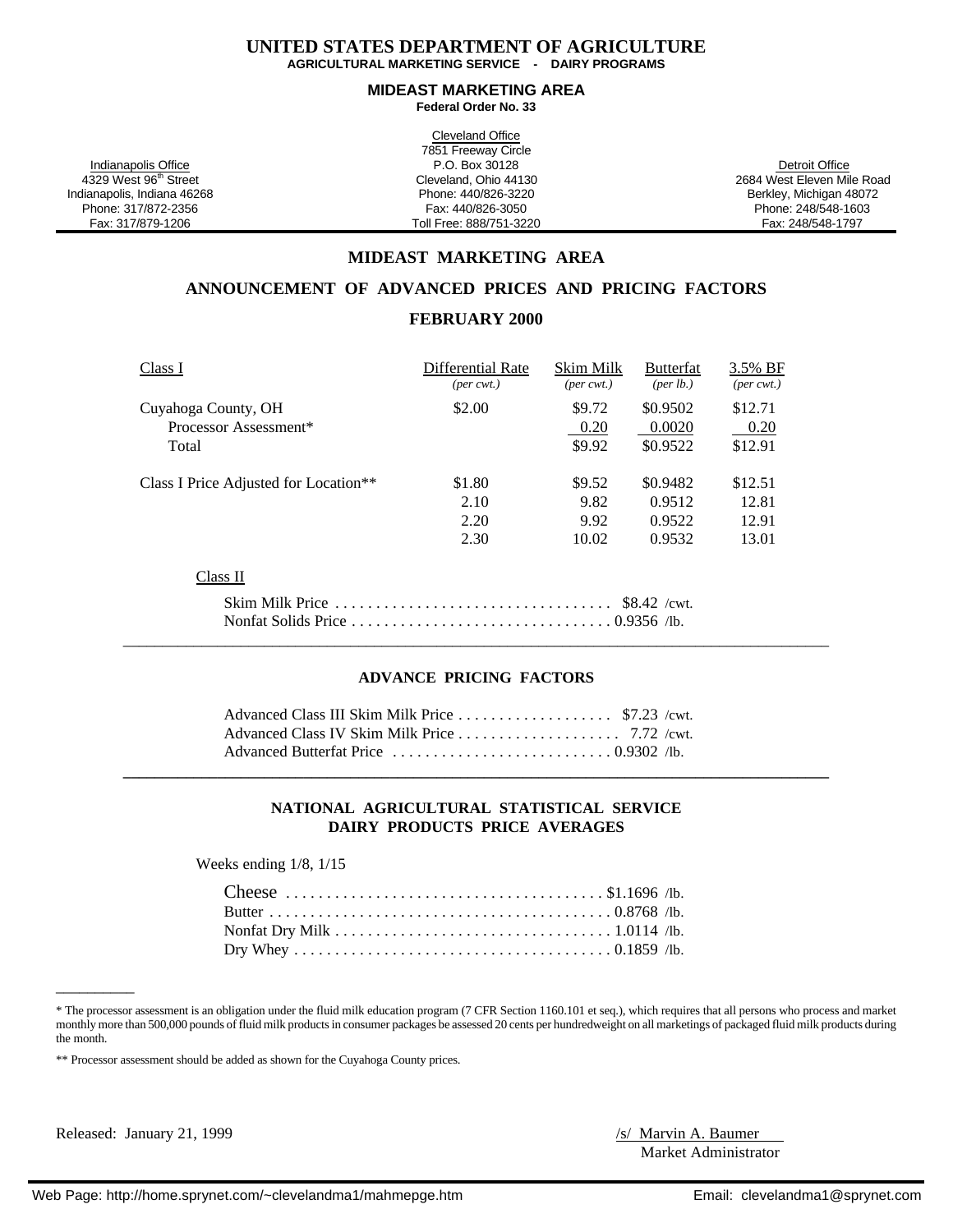AGRICULTURAL MARKETING SERVICE 2684 West Eleven Mile Road

### Cleveland, Ohio 44130 **MIDEAST MARKETING AREA**

### Fax: 440/826-3050 **FEDERAL ORDER 33** 4329 West 96th Street

Toll Free: 888/751-3220 Indianapolis, Indiana 46268 Email: clevelandma1@sprynet.com Phone: 317/872-2356 Web Page: http://home.sprynet.com/~clevelandma1/mahmepge.htm Fax: 317/879-1206

**Cleveland** Berkley, Michigan 48072 7851 Freeway Circle DAIRY PROGRAMS Phone: 248/548-1603 P.O. Box 30128 Fax: 248/548-1797

### Phone: 440/826-3220 **Indianapolis**

**Detroit**

## **ANNOUNCEMENT OF ADVANCED PRICES AND PRICING FACTORS**

|                                               | <b>Differential Rate</b>    | <b>Skim Milk</b>            | <b>Butterfat</b> | $3.5\%$ BF          |
|-----------------------------------------------|-----------------------------|-----------------------------|------------------|---------------------|
| <b>Class I</b>                                | $(\text{per} \text{ cwt.})$ | $(\text{per} \text{ cwt.})$ | (per lb.)        | $(\text{per cwt.})$ |
| Cuyahoga County, OH                           | \$2.00                      | \$9.71                      | \$0.9913         | \$12.84             |
| Processor Assessment *                        |                             | 0.20                        | 0.0020           | 0.20                |
| Total                                         |                             | \$9.91                      | \$0.9933         | \$13.04             |
| <b>Class I Price Adjusted for Location **</b> | \$1.80                      | \$9.51                      | \$0.9893         | \$12.64             |
|                                               | 2.10                        | 9.81                        | 0.9923           | 12.94               |
|                                               | 2.20                        | 9.91                        | 0.9933           | 13.04               |
|                                               | 2.30                        | 10.01                       | 0.9943           | 13.14               |
| <b>Class II</b>                               |                             |                             |                  |                     |
|                                               |                             |                             | \$8.41 / cwt.    |                     |
|                                               |                             |                             | 0.9344 / lb.     |                     |

### **ADVANCE PRICING FACTORS**

|                         | $$6.38$ / cwt.        |
|-------------------------|-----------------------|
|                         | $7.71 / \text{cwt}$ . |
| Advance Butterfat Price | $0.9713 / h$ .        |

### **NATIONAL AGRICULTURAL STATISTICAL SERVICE DAIRY PRODUCTS PRICE AVERAGES**

| Weeks ending $2/5$ , $2/12$ |               |                |  |
|-----------------------------|---------------|----------------|--|
|                             | <b>Theese</b> | $$1.1084$ /lb. |  |
|                             | Rutter        | $0.9105$ /lb.  |  |
|                             |               | $1.0104$ /lb.  |  |
|                             |               | 0.1800 /lb.    |  |

\* The processor assessment is an obligation under the fluid milk education program (7 CFR Section 1160.101 et seq.), which requires that all persons who process and market monthly more than 500,000 pounds of fluid milk products in consumer packages be assessed 20 cents per hundredweight on all marketings of packaged fluid milk products during the month.

\*\* Processor assessment should be added as shown for the Cuyahoga County prices.

RELEASED: February 18, 2000 **/s/** Marvin A. Baumer

Market Administrator

### **MARCH 2000**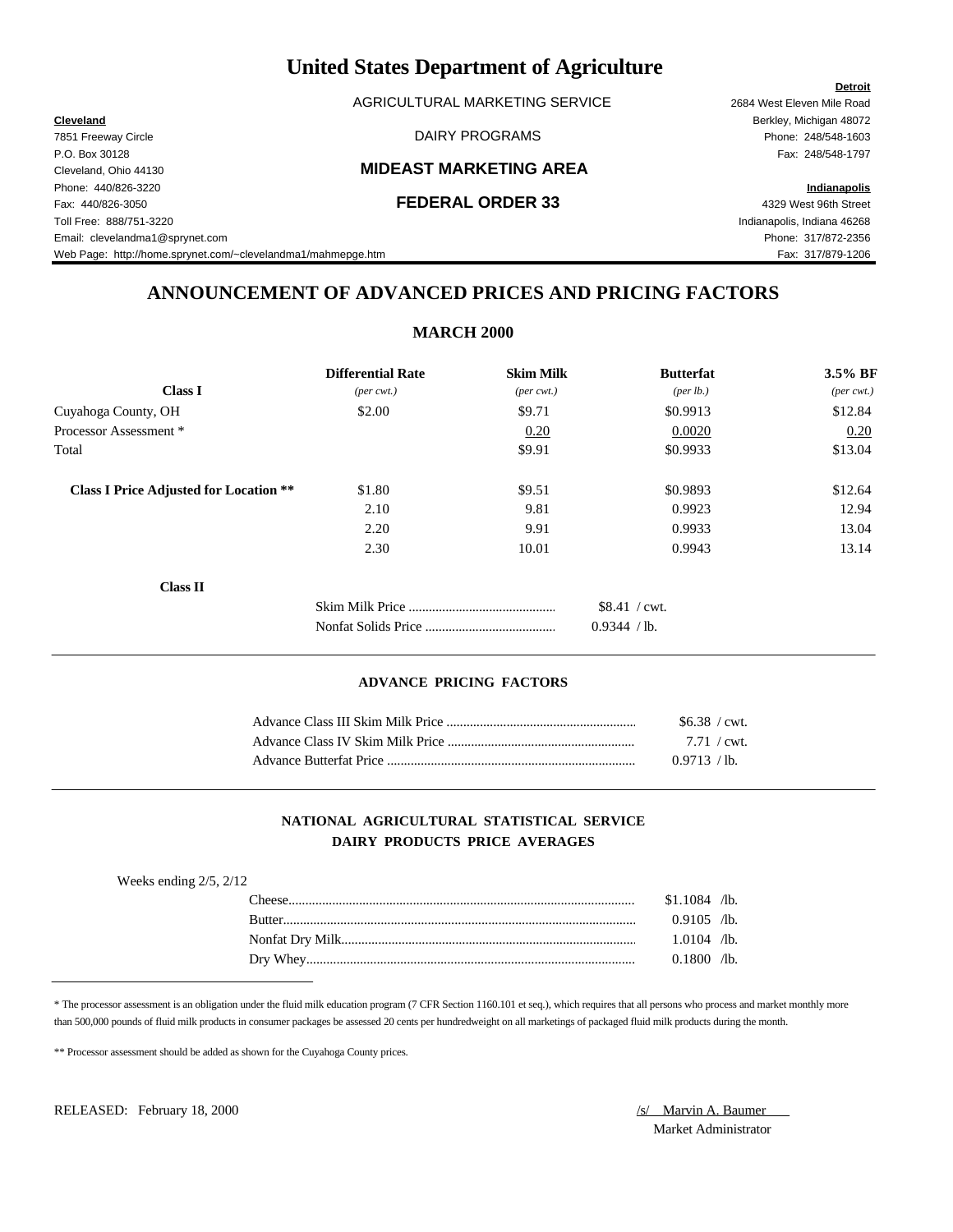AGRICULTURAL MARKETING SERVICE 2684 West Eleven Mile Road

### Cleveland, Ohio 44130 **MIDEAST MARKETING AREA**

Fax: 440/826-3050 **FEDERAL ORDER 33** 4329 West 96th Street Toll Free: 888/751-3220 Indianapolis, Indiana 46268 Email: clevelandma1@sprynet.com Phone: 317/872-2356 Web Page: http://home.sprynet.com/~clevelandma1/mahmepge.htm Fax: 317/879-1206

**Cleveland** Berkley, Michigan 48072 7851 Freeway Circle DAIRY PROGRAMS Phone: 248/548-1603 P.O. Box 30128 Fax: 248/548-1797

Phone: 440/826-3220 **Indianapolis**

**Detroit**

# **ANNOUNCEMENT OF ADVANCED PRICES AND PRICING FACTORS**

|                                               |             | <b>Differential Rate</b>    | <b>Skim Milk</b>            | <b>Butterfat</b>               | 3.5% BF                     |
|-----------------------------------------------|-------------|-----------------------------|-----------------------------|--------------------------------|-----------------------------|
| <b>Class I</b>                                |             | $(\text{per} \text{ cwt.})$ | $(\text{per} \text{ cwt.})$ | ${\rm (per \, lb.)}$           | $(\text{per} \text{ cwt.})$ |
| Cuyahoga County, OH                           | (Cleveland) | \$2.00                      | \$9.70                      | \$1.0189                       | \$12.93                     |
| Processor Assessment *                        |             |                             | 0.20                        | 0.0020                         | 0.20                        |
| Total                                         |             |                             | \$9.90                      | \$1.0209                       | \$13.13                     |
| <b>Class I Price Adjusted for Location **</b> |             | \$1.80                      | \$9.50                      | \$1.0169                       | \$12.73                     |
|                                               |             | 2.10                        | 9.80                        | 1.0199                         | 13.03                       |
|                                               |             | 2.20                        | 9.90                        | 1.0209                         | 13.13                       |
|                                               |             | 2.30                        | 10.00                       | 1.0219                         | 13.23                       |
| <b>Class II</b>                               |             |                             |                             |                                |                             |
|                                               |             |                             |                             | $$8.40$ / cwt.<br>0.9333 / lb. |                             |

### **ADVANCE PRICING FACTORS**

| $$6.24$ / cwt.        |
|-----------------------|
| $7.70 / \text{cwt}$ . |
| 0.9989 / lb.          |

### **NATIONAL AGRICULTURAL STATISTICAL SERVICE DAIRY PRODUCTS PRICE AVERAGES**

| Weeks ending $3/4$ , $3/11$ |        |                |  |
|-----------------------------|--------|----------------|--|
|                             | heese. | $$1.1073$ /lb. |  |
|                             | Rutter | $0.9331$ /lb.  |  |
|                             |        | $1.0098$ /lb.  |  |
|                             |        | 0.1771 /lb.    |  |

\* The processor assessment is an obligation under the fluid milk education program (7 CFR Section 1160.101 et seq.), which requires that all persons who process and market monthly more than 500,000 pounds of fluid milk products in consumer packages be assessed 20 cents per hundredweight on all marketings of packaged fluid milk products during the month.

\*\* Processor assessment should be added as shown for the Cuyahoga County prices.

RELEASED: March 17, 2000 **/s/** Marvin A. Baumer

Market Administrator

### **APRIL 2000**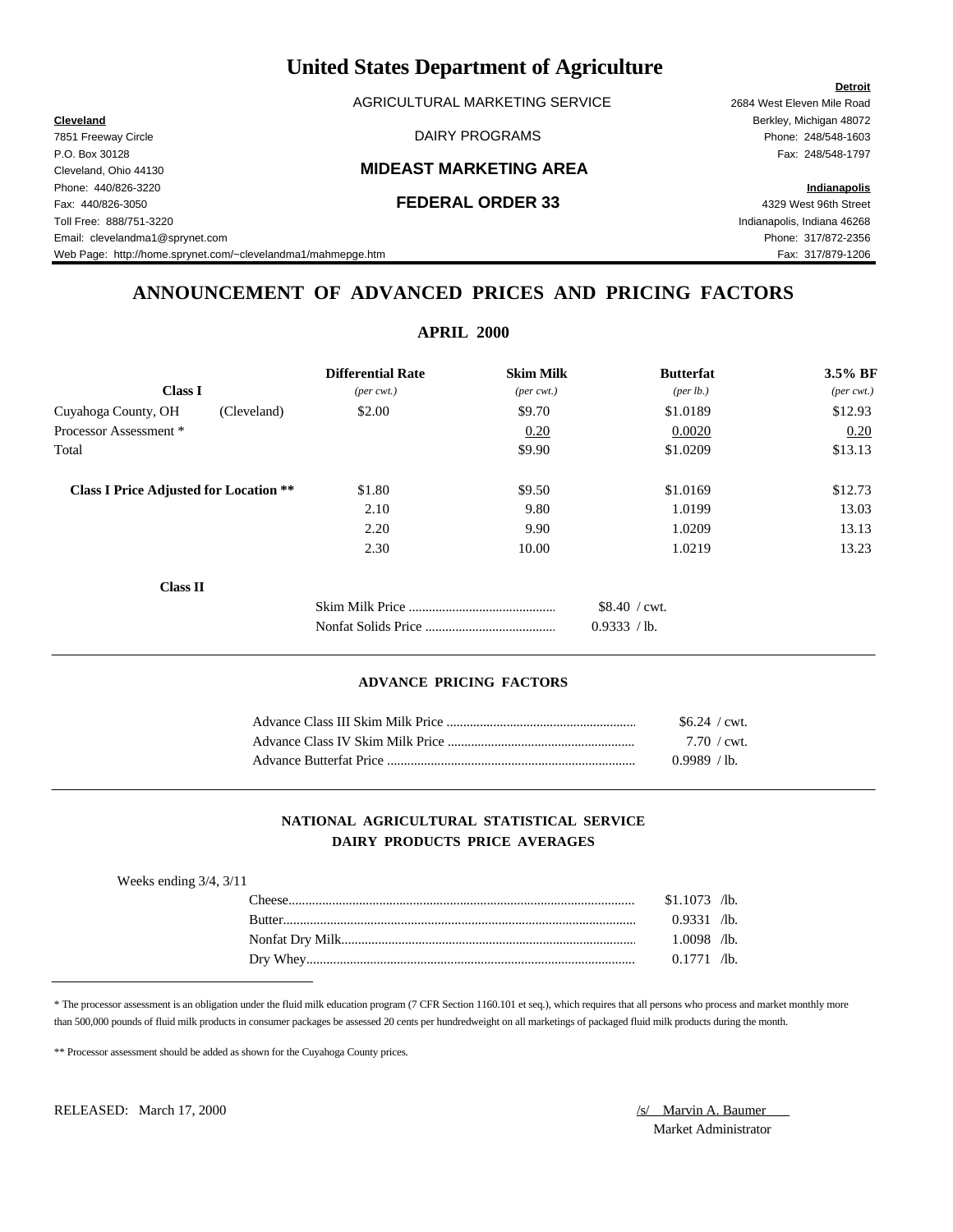# **United States Department of Agriculture Detroit Detroit**

7851 Freeway Circle **AGRICULTURAL MARKETING SERVICE** Berkley, Michigan 48072

Cleveland, Ohio 44130 DAIRY PROGRAMS Fax: 248/548-1797

### Toll Free: 888/751-3220 **MIDEAST MARKETING AREA Indianapolis**

Web Page: http://home.sprynet.com/~clevelandma1/mahmepge.htm Fax: 317/879-1206

## **ANNOUNCEMENT OF ADVANCED PRICES AND PRICING FACTORS**

|                                              |                 |                                        | <b>MAY 2000</b>                            |                                     |                               |                                      |                                        |
|----------------------------------------------|-----------------|----------------------------------------|--------------------------------------------|-------------------------------------|-------------------------------|--------------------------------------|----------------------------------------|
|                                              | <b>Class I</b>  |                                        | <b>Differential Rate</b><br>$(per\,$ cwt.) | <b>Skim Milk</b><br>$(per\,$ cwt.)  |                               | <b>Butterfat</b><br>(per lb.)        | 3.5% BF<br>$(\text{per} \text{ cwt.})$ |
| Cuyahoga County, OH<br>Processor Assessment* | (Cleveland)     | \$                                     | 2.00                                       | \$<br>9.70<br>0.20                  | \$                            | 1.1759<br>0.0020                     | \$<br>13.48<br>0.20                    |
| Total                                        |                 |                                        |                                            | \$<br>9.90                          | S.                            | 1.1779                               | \$<br>13.68                            |
| <b>Class I Price Adjusted for Location**</b> |                 | \$                                     | 1.80<br>2.10<br>2.20<br>2.30               | \$<br>9.50<br>9.80<br>9.90<br>10.00 | \$                            | 1.1739<br>1.1769<br>1.1779<br>1.1789 | \$<br>13.28<br>13.58<br>13.68<br>13.78 |
|                                              | <b>Class II</b> |                                        |                                            |                                     |                               |                                      |                                        |
|                                              |                 | Skim Milk Price<br>Nonfat Solids Price |                                            | <sup>S</sup>                        | $8.40$ / cwt.<br>0.9333 / lb. |                                      |                                        |

### **ADVANCE PRICING FACTORS**

### **NATIONAL AGRICULTURAL STATISTICAL SERVICE DAIRY PRODUCTS PRICE AVERAGES**

Weeks ending 4/8, 4/15

\* The processor assessment is an obligation under the fluid milk education program (7 CFR Section 1160.101 et seq.), which requires that all persons who process and market monthly more than 500,000 pounds of fluid milk products in consumer packages be assessed 20 cents per hundredweight on all marketings of packaged fluid milk products during the month.

\*\* Processor assessment should be added as shown for the Cuyahoga County prices.

RELEASED: April 21, 2000 /s/ Marvin A. Baumer

Market Administrator

P.O. Box 30128 Phone: 248/548-1603

Fax: 440/826-3050 4329 West 96th Street<br>Indianapolis. Indiana 46268 And the street of the street of the street of the street of the street of the street **Federal Order No. 33** Indianapolis, Indiana 46268 Email: clevelandma1@sprynet.com Phone: 317/872-2356

**Cleveland** 2684 West Eleven Mile Road Phone: 440/826-3220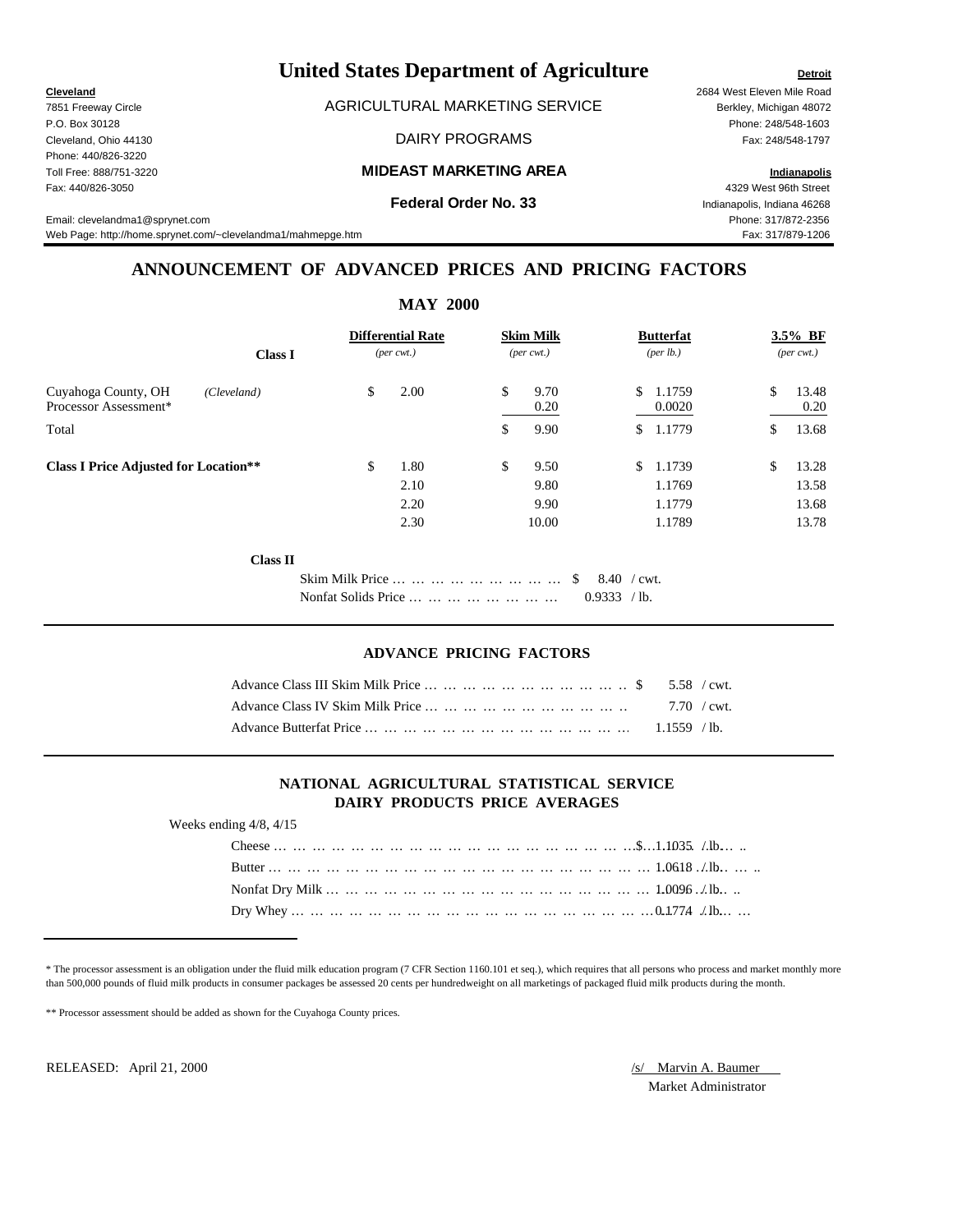AGRICULTURAL MARKETING SERVICE 2684 West Eleven Mile Road

### Cleveland, Ohio 44130 **MIDEAST MARKETING AREA**

Fax: 440/826-3050 **FEDERAL ORDER 33** 4329 West 96th Street Toll Free: 888/751-3220 Indianapolis, Indiana 46268 Email: clevelandma1@sprynet.com Phone: 317/872-2356 Web Page: http://home.sprynet.com/~clevelandma1/mahmepge.htm Fax: 317/879-1206

**Detroit Cleveland** Berkley, Michigan 48072 7851 Freeway Circle DAIRY PROGRAMS Phone: 248/548-1603 P.O. Box 30128 Fax: 248/548-1797

Phone: 440/826-3220 **Indianapolis**

# **ANNOUNCEMENT OF ADVANCED PRICES AND PRICING FACTORS**

| <b>Differential Rate</b>    | <b>Skim Milk</b>                                             | <b>Butterfat</b>              | 3.5% BF                     |
|-----------------------------|--------------------------------------------------------------|-------------------------------|-----------------------------|
| $(\text{per} \text{ cwt.})$ | $(\text{per} \text{ cwt.})$                                  | ${\rm (per \, lb.)}$          | $(\text{per} \text{ cwt.})$ |
| \$2.00                      | \$9.70                                                       | \$1.2395                      | \$13.70                     |
|                             | 0.20                                                         | 0.0020                        | 0.20                        |
|                             | \$9.90                                                       | \$1.2415                      | \$13.90                     |
| \$1.80                      | \$9.50                                                       | \$1.2375                      | \$13.50                     |
| 2.10                        | 9.80                                                         | 1.2405                        | 13.80                       |
| 2.20                        | 9.90                                                         | 1.2415                        | 13.90                       |
| 2.30                        | 10.00                                                        | 1.2425                        | 14.00                       |
|                             |                                                              |                               |                             |
|                             |                                                              | \$8.40 / cwt.<br>0.9333 / lb. |                             |
|                             | (Cleveland)<br><b>Class I Price Adjusted for Location **</b> |                               |                             |

### **ADVANCE PRICING FACTORS**

| $$5.29$ / cwt.        |
|-----------------------|
| $7.70 / \text{cwt}$ . |
| 1.2195 / lb.          |

### **NATIONAL AGRICULTURAL STATISTICAL SERVICE DAIRY PRODUCTS PRICE AVERAGES**

| Weeks ending $5/6$ , $5/13$ |        |                |  |
|-----------------------------|--------|----------------|--|
|                             | heese. | $$1.1011$ /lb. |  |
|                             | Rutter | $1.1140$ /lb.  |  |
|                             |        | $1.0100$ /lb.  |  |
|                             |        | $0.1755$ /lb.  |  |

\* The processor assessment is an obligation under the fluid milk education program (7 CFR Section 1160.101 et seq.), which requires that all persons who process and market monthly more than 500,000 pounds of fluid milk products in consumer packages be assessed 20 cents per hundredweight on all marketings of packaged fluid milk products during the month.

\*\* Processor assessment should be added as shown for the Cuyahoga County prices.

RELEASED: May 19, 2000 *S/ Marvin A. Baumer* 

Market Administrator

## **JUNE 2000**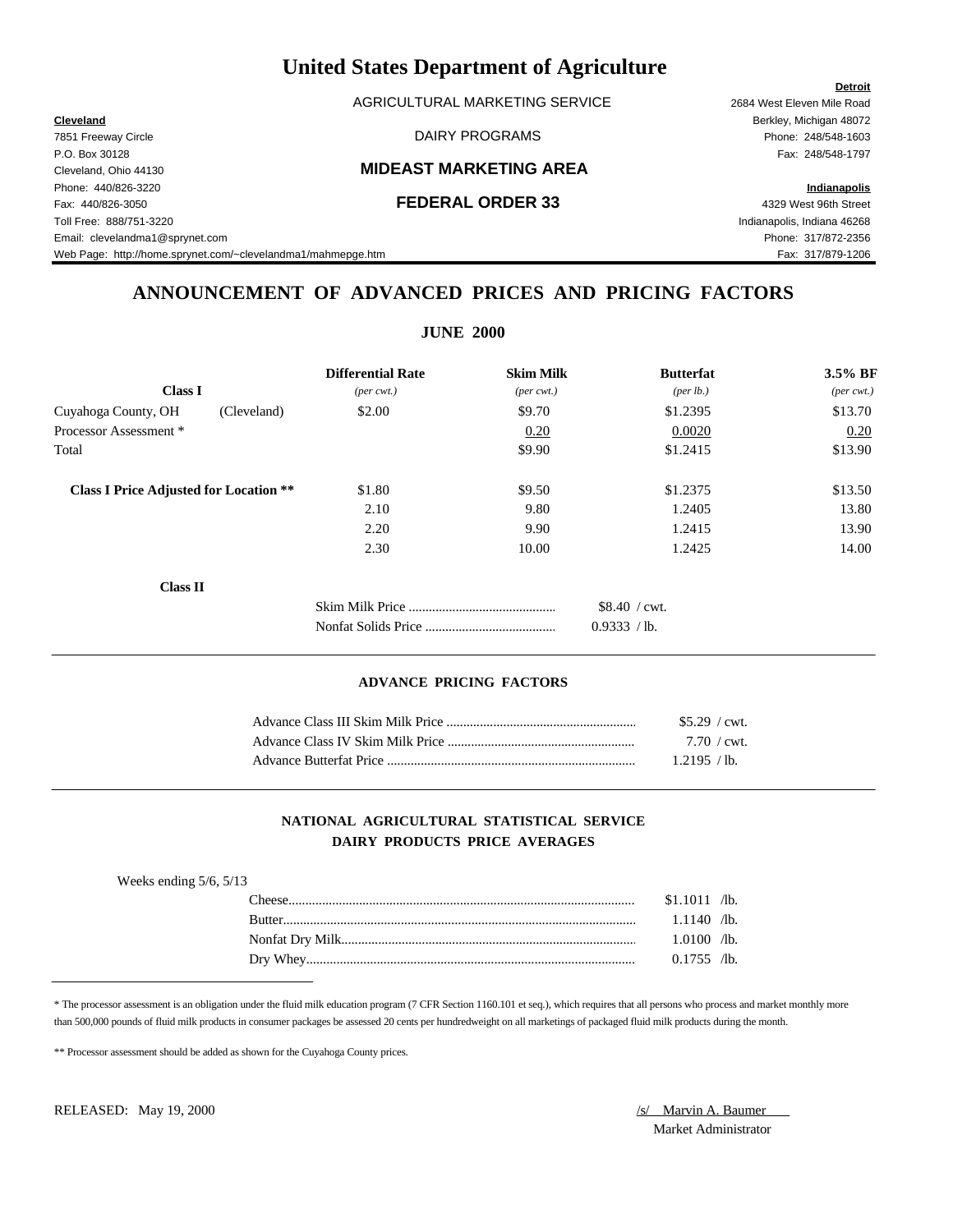AGRICULTURAL MARKETING SERVICE 2684 West Eleven Mile Road

Toll Free: 888/751-3220 Indianapolis, Indiana 46268 Email: clevelandma1@sprynet.com Phone: 317/872-2356

**Detroit Cleveland** Berkley, Michigan 48072 7851 Freeway Circle DAIRY PROGRAMS Phone: 248/548-1603

# **ANNOUNCEMENT OF ADVANCED PRICES AND PRICING FACTORS**

**JULY 2000**

|                                               | <b>Differential Rate</b>    | <b>Skim Milk</b>    | <b>Butterfat</b>               | $3.5\%$ BF                  |
|-----------------------------------------------|-----------------------------|---------------------|--------------------------------|-----------------------------|
| <b>Class I</b>                                | $(\text{per} \text{ cwt.})$ | $(\text{per cwt.})$ | (per lb.)                      | $(\text{per} \text{ cwt.})$ |
| Cuyahoga County, OH<br>(Cleveland)            | \$2.00                      | \$9.71              | \$1.4555                       | \$14.46                     |
| Processor Assessment *                        |                             | 0.20                | 0.0020                         | 0.20                        |
| Total                                         |                             | \$<br>9.91          | \$1.4575                       | S.<br>14.66                 |
| <b>Class I Price Adjusted for Location **</b> | 1.80<br><sup>\$</sup>       | \$9.51              | \$1.4535                       | $\mathbb{S}^-$<br>14.26     |
|                                               | 2.10                        | 9.81                | 1.4565                         | 14.56                       |
|                                               | 2.20                        | 9.91                | 1.4575                         | 14.66                       |
|                                               | 2.30                        | 10.01               | 1.4585                         | 14.76                       |
| <b>Class II</b>                               |                             |                     |                                |                             |
|                                               |                             |                     | $$8.41$ / cwt.<br>0.9344 / lb. |                             |

### **ADVANCE PRICING FACTORS**

| $$4.51$ / cwt.        |
|-----------------------|
| $7.71 / \text{cwt}$ . |
| 1.4355 / h.           |

### **NATIONAL AGRICULTURAL STATISTICAL SERVICE DAIRY PRODUCTS PRICE AVERAGES**

| Weeks ending $6/10$ , $6/17$     |               |  |
|----------------------------------|---------------|--|
| $\ldots$ \$ 1.1060 /b.<br>`heese |               |  |
|                                  | $1.2911$ /lb. |  |
|                                  | $1.0106$ /lb. |  |
|                                  | $0.1794$ /lb. |  |

\* The processor assessment is an obligation under the fluid milk education program (7 CFR Section 1160.101 et seq.), which requires that all persons who process and market monthly more than 500,000 pounds of fluid milk products in consumer packages be assessed 20 cents per hundredweight on all marketings of packaged fluid milk products during the month.

\*\* Processor assessment should be added as shown for the Cuyahoga County prices.

Market Administrator

P.O. Box 30128 Fax: 248/548-1797 Cleveland, Ohio 44130 **MIDEAST MARKETING AREA** Phone: 440/826-3220 **Indianapolis** Fax: 440/826-3050 **FEDERAL ORDER 33** 4329 West 96th Street

Web Page: http://home.sprynet.com/~clevelandma1/mahmepge.htm Fax: 317/879-1206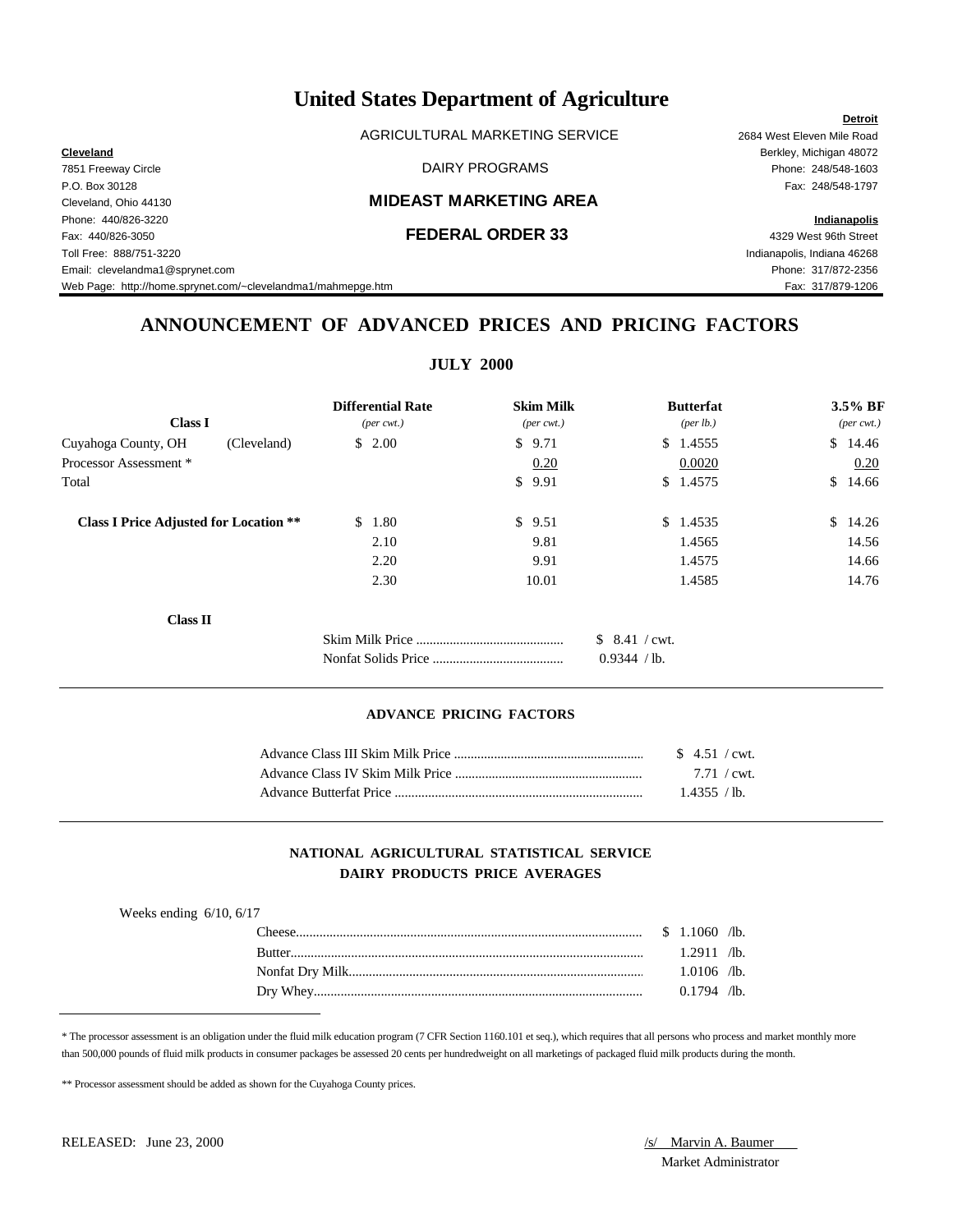|                                                              | Ullittu biatts Department of Agriculture |                             |
|--------------------------------------------------------------|------------------------------------------|-----------------------------|
|                                                              |                                          | <b>Detroit</b>              |
|                                                              | AGRICULTURAL MARKETING SERVICE           | 2684 West Eleven Mile Road  |
| <b>Cleveland</b>                                             |                                          | Berkley, Michigan 48072     |
| 7851 Freeway Circle                                          | DAIRY PROGRAMS                           | Phone: 248/548-1603         |
| P.O. Box 30128                                               |                                          | Fax: 248/548-1797           |
| Cleveland, Ohio 44130                                        | <b>MIDEAST MARKETING AREA</b>            |                             |
| Phone: 440/826-3220                                          |                                          | Indianapolis                |
| Fax: 440/826-3050                                            | <b>FEDERAL ORDER 33</b>                  | 4329 West 96th Street       |
| Toll Free: 888/751-3220                                      |                                          | Indianapolis, Indiana 46268 |
| Email: clevelandma1@sprynet.com                              |                                          | Phone: 317/872-2356         |
| Web Page: http://home.sprynet.com/~clevelandma1/mahmepge.htm |                                          | Fax: 317/879-1206           |

# **ANNOUNCEMENT OF ADVANCED PRICES AND PRICING FACTORS**

| <b>AUGUST 2000</b>          |                             |                       |                |  |
|-----------------------------|-----------------------------|-----------------------|----------------|--|
| <b>Differential Rate</b>    | <b>Skim Milk</b>            | <b>Butterfat</b>      | 3.5% BF        |  |
| $(\text{per} \text{ cwt.})$ | $(\text{per} \text{ cwt.})$ | (per lb.)             | $(per\,$ cwt.) |  |
| \$2.00                      | \$9.70                      | \$1.3113              | \$13.95        |  |
|                             | 0.20                        | 0.0020                | 0.20           |  |
|                             | \$9.90                      | \$1.3133              | \$14.15        |  |
| \$1.80                      | \$9.50                      | \$1.3093              | \$13.75        |  |
| 2.10                        | 9.80                        | 1.3123                | 14.05          |  |
| 2.20                        | 9.90                        | 1.3133                | 14.15          |  |
| 2.30                        | 10.00                       | 1.3143                | 14.25          |  |
|                             |                             |                       |                |  |
|                             |                             | $$8.40 / \text{cwt}.$ |                |  |
|                             |                             | 0.9333 / lb.          |                |  |
|                             |                             |                       |                |  |

### **ADVANCE PRICING FACTORS**

| $$6.43$ / cwt.        |  |
|-----------------------|--|
| $7.70 / \text{cwt}$ . |  |
| 1.2913 / lb.          |  |

### **NATIONAL AGRICULTURAL STATISTICAL SERVICE DAIRY PRODUCTS PRICE AVERAGES**

| $$1.2269$ /lb.<br>l `heese :<br>$1.1729$ /lb.<br><b>Butter</b><br>$1.0093$ /lb.<br>$0.1893$ /lb. | Weeks ending $7/8$ , $7/15$ |  |  |
|--------------------------------------------------------------------------------------------------|-----------------------------|--|--|
|                                                                                                  |                             |  |  |
|                                                                                                  |                             |  |  |
|                                                                                                  |                             |  |  |
|                                                                                                  |                             |  |  |

\* The processor assessment is an obligation under the fluid milk education program (7 CFR Section 1160.101 et seq.), which requires that all persons who process and market monthly more than 500,000 pounds of fluid milk products in consumer packages be assessed 20 cents per hundredweight on all marketings of packaged fluid milk products during the month.

\*\* Processor assessment should be added as shown for the Cuyahoga County prices.

Market Administrator

# **United States Department of Agriculture**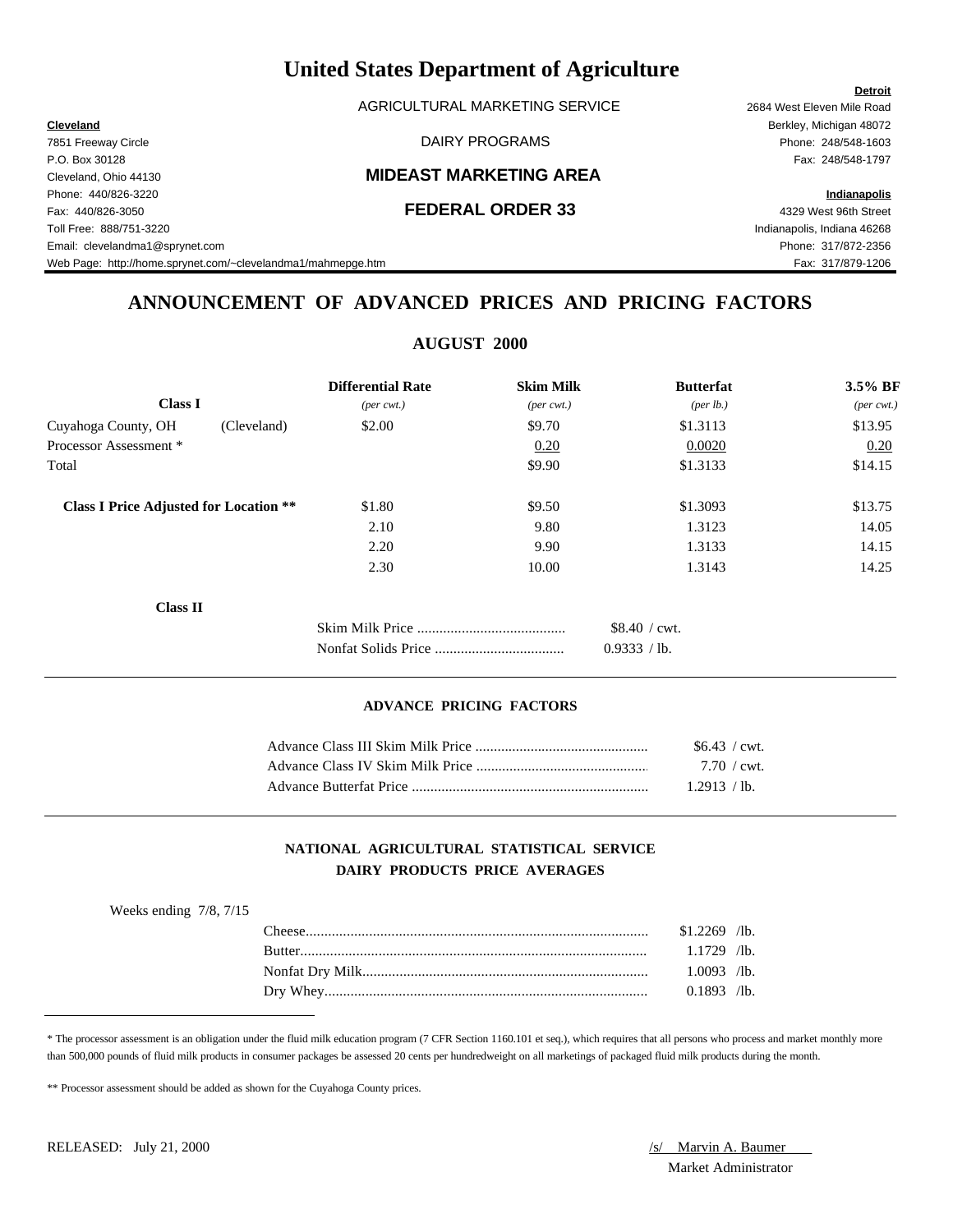AGRICULTURAL MARKETING SERVICE 2684 West Eleven Mile Road

### Cleveland, Ohio 44130 **MIDEAST MARKETING AREA**

Fax: 440/826-3050 **FEDERAL ORDER 33** 4329 West 96th Street Toll Free: 888/751-3220 Indianapolis, Indiana 46268 Email: clevelandma1@sprynet.com Phone: 317/872-2356 Web Page: http://home.sprynet.com/~clevelandma1/mahmepge.htm Fax: 317/879-1206

**Cleveland** Berkley, Michigan 48072 The The Sample of the Case of the DAIRY PROGRAMS The Phone: 248/548-1603 P.O. Box 30128 Fax: 248/548-1797

Phone: 440/826-3220 **Indianapolis**

# **ANNOUNCEMENT OF ADVANCED PRICES AND PRICING FACTORS**

**SEPTEMBER 2000**

|                                               | <b>Differential Rate</b>    | <b>Skim Milk</b>            |                | <b>Butterfat</b>   | $3.5\%$ BF                  |
|-----------------------------------------------|-----------------------------|-----------------------------|----------------|--------------------|-----------------------------|
| <b>Class I</b>                                | $(\text{per} \text{ cwt.})$ | $(\text{per} \text{ cwt.})$ |                | $(\text{per lb.})$ | $(\text{per} \text{ cwt.})$ |
| Cuyahoga County, OH<br>(Cleveland)            | 2.00<br>\$                  | \$9.70                      |                | \$1.2791           | \$13.84                     |
| Processor Assessment *                        |                             | 0.20                        |                | 0.0020             | 0.20                        |
| Total                                         |                             | \$9.90                      |                | \$1.2811           | \$14.04                     |
| <b>Class I Price Adjusted for Location **</b> | \$<br>1.80                  | \$9.50                      |                | \$1.2771           | \$13.64                     |
|                                               | 2.10                        | 9.80                        |                | 1.2801             | 13.94                       |
|                                               | 2.20                        | 9.90                        |                | 1.2811             | 14.04                       |
|                                               | 2.30                        | 10.00                       |                | 1.2821             | 14.14                       |
| <b>Class II</b>                               |                             |                             |                |                    |                             |
|                                               |                             |                             | $$8.40$ / cwt. |                    |                             |
|                                               |                             |                             | 0.9333 / lb.   |                    |                             |

### **ADVANCE PRICING FACTORS**

| $$6.14$ / cwt.        |  |
|-----------------------|--|
| $7.70 / \text{cwt}$ . |  |
| 1.2591 / lb.          |  |

### **NATIONAL AGRICULTURAL STATISTICAL SERVICE DAIRY PRODUCTS PRICE AVERAGES**

| Weeks ending $8/5$ , $8/12$ |               |               |  |
|-----------------------------|---------------|---------------|--|
|                             | l `heese :    |               |  |
|                             | <b>Rutter</b> | $1.1465$ /lb. |  |
|                             |               | $1.0091$ /lb. |  |
|                             |               | $0.1940$ /lb. |  |

\* The processor assessment is an obligation under the fluid milk education program (7 CFR Section 1160.101 et seq.), which requires that all persons who process and market monthly more than 500,000 pounds of fluid milk products in consumer packages be assessed 20 cents per hundredweight on all marketings of packaged fluid milk products during the month.

\*\* Processor assessment should be added as shown for the Cuyahoga County prices.

Market Administrator

### **Detroit**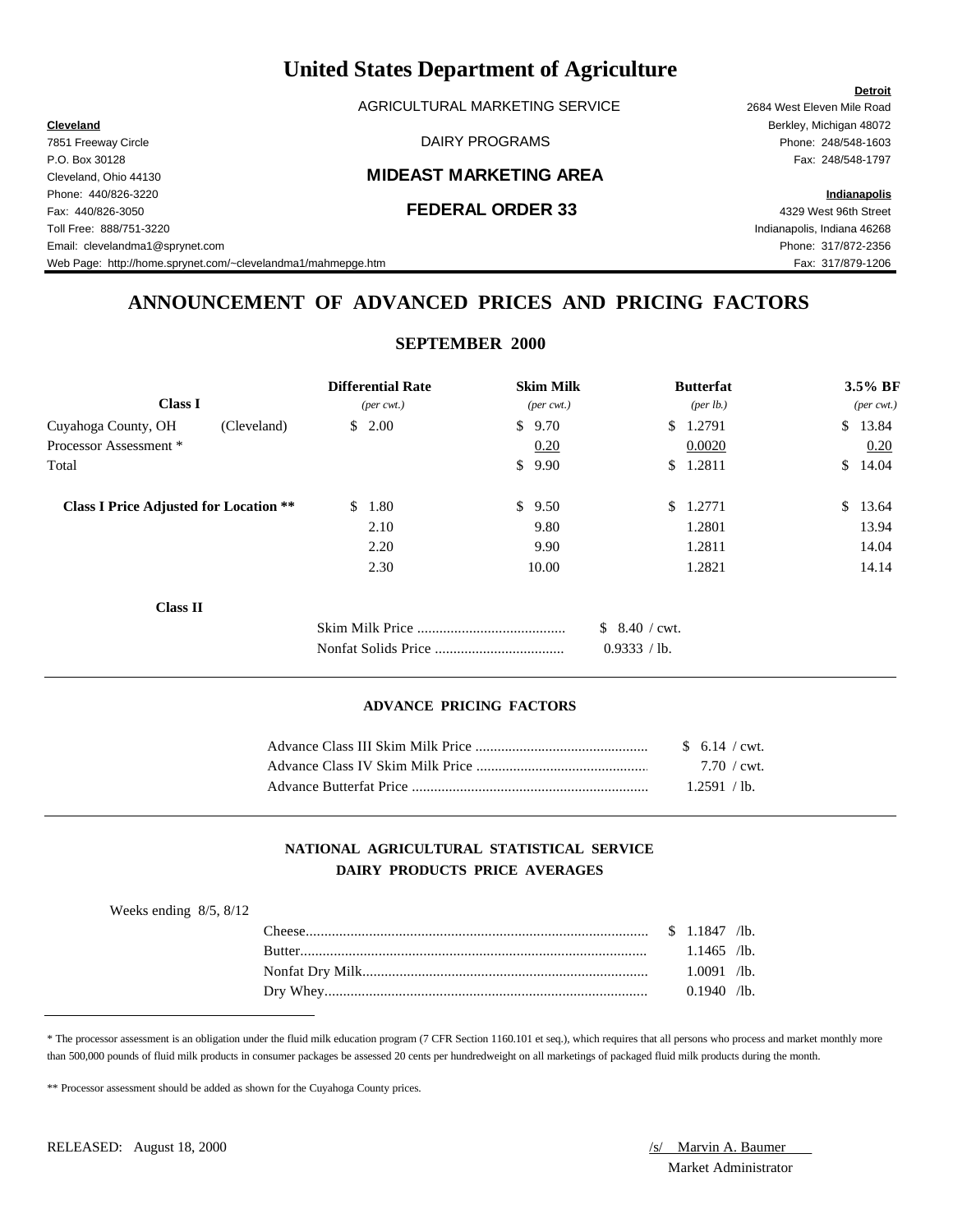AGRICULTURAL MARKETING SERVICE 2684 West Eleven Mile Road

### Cleveland, Ohio 44130 **MIDEAST MARKETING AREA**

Fax: 440/826-3050 **FEDERAL ORDER 33** 4329 West 96th Street Toll Free: 888/751-3220 Indianapolis, Indiana 46268 Email: clevelandma1@sprynet.com Phone: 317/872-2356 Web Page: http://home.sprynet.com/~clevelandma1/mahmepge.htm Fax: 317/879-1206

**Cleveland** Berkley, Michigan 48072 The The Sample of the Case of the DAIRY PROGRAMS The Phone: 248/548-1603 P.O. Box 30128 Fax: 248/548-1797

Phone: 440/826-3220 **Indianapolis**

# **ANNOUNCEMENT OF ADVANCED PRICES AND PRICING FACTORS**

**OCTOBER 2000**

|                                               | <b>Differential Rate</b>     | <b>Skim Milk</b>            | <b>Butterfat</b>     | 3.5% BF                     |
|-----------------------------------------------|------------------------------|-----------------------------|----------------------|-----------------------------|
| <b>Class I</b>                                | $(\text{per} \ \text{cvt.})$ | $(\text{per} \text{ cwt.})$ | ${\rm (per \, lb.)}$ | $(\text{per} \text{ cwt.})$ |
| Cuyahoga County, OH<br>(Cleveland)            | \$2.00                       | \$<br>9.76                  | 1.2766<br>\$         | $\mathbb{S}$<br>13.89       |
| Processor Assessment *                        |                              | 0.20                        | 0.0020               | 0.20                        |
| Total                                         |                              | \$<br>9.96                  | 1.2786<br>\$         | 14.09<br><sup>S</sup>       |
| <b>Class I Price Adjusted for Location **</b> | $\mathbb{S}^-$<br>1.80       | \$<br>9.56                  | 1.2746<br>\$         | $\mathbb{S}$<br>13.69       |
|                                               | 2.10                         | 9.86                        | 1.2776               | 13.99                       |
|                                               | 2.20                         | 9.96                        | 1.2786               | 14.09                       |
|                                               | 2.30                         | 10.06                       | 1.2796               | 14.19                       |
| <b>Class II</b>                               |                              |                             |                      |                             |
|                                               |                              |                             | $$8.46$ / cwt.       |                             |
|                                               |                              |                             | 0.9400 / lb.         |                             |

### **ADVANCE PRICING FACTORS**

| $$6.66$ / cwt.      |  |
|---------------------|--|
| $7.76 / \text{cwt}$ |  |
| 1.2566 / lb.        |  |

### **NATIONAL AGRICULTURAL STATISTICAL SERVICE DAIRY PRODUCTS PRICE AVERAGES**

| Weeks ending $9/9$ , $9/16$ |               |               |  |
|-----------------------------|---------------|---------------|--|
|                             |               |               |  |
|                             | <b>Butter</b> | $1.1444$ /lb. |  |
|                             |               | $1.0168$ /lb. |  |
|                             |               | $0.1856$ /lb. |  |

\* The processor assessment is an obligation under the fluid milk education program (7 CFR Section 1160.101 et seq.), which requires that all persons who process and market monthly more than 500,000 pounds of fluid milk products in consumer packages be assessed 20 cents per hundredweight on all marketings of packaged fluid milk products during the month.

\*\* Processor assessment should be added as shown for the Cuyahoga County prices.

Market Administrator

### **Detroit**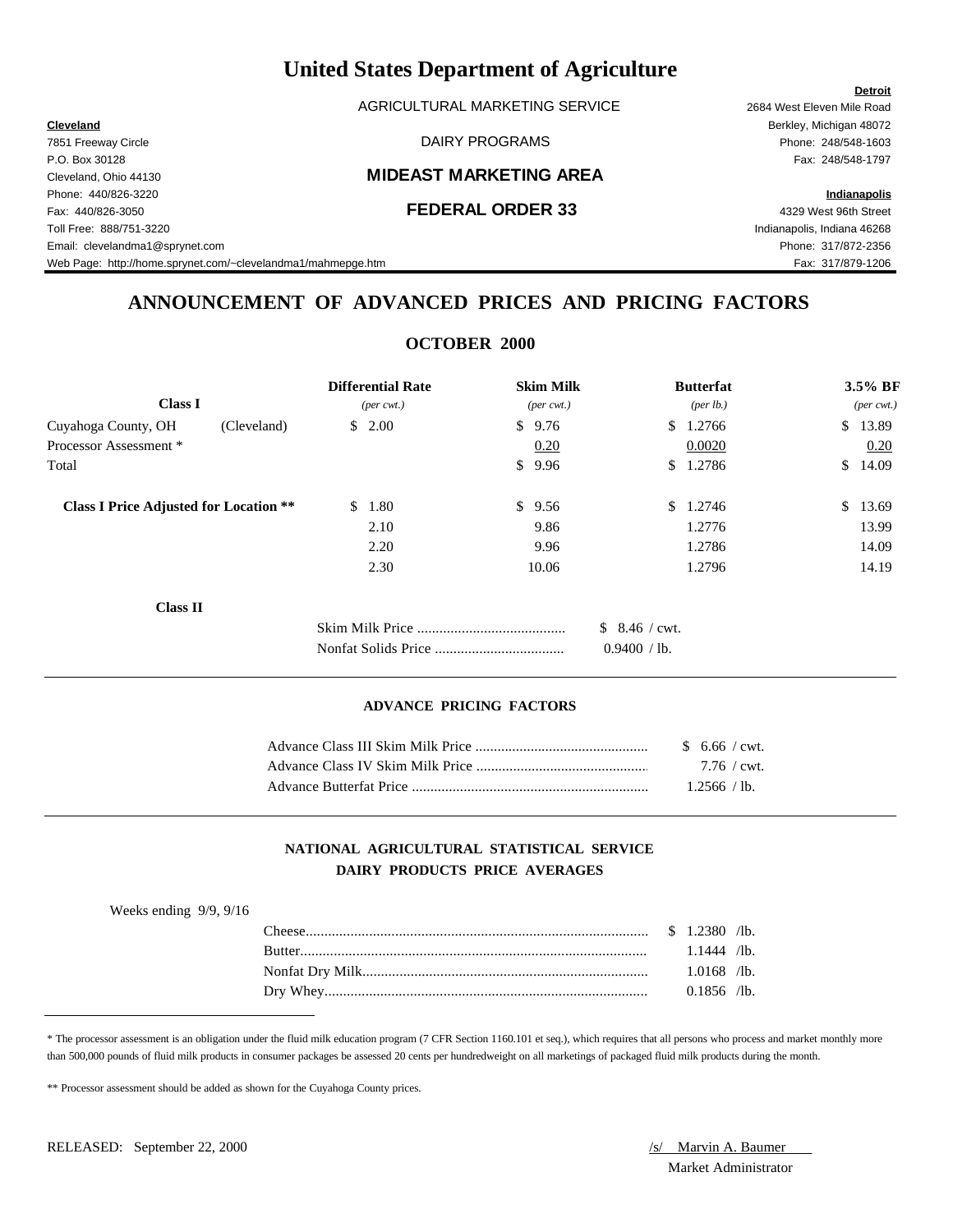AGRICULTURAL MARKETING SERVICE 2684 West Eleven Mile Road

### Cleveland, Ohio 44130 **MIDEAST MARKETING AREA**

Fax: 440/826-3050 **FEDERAL ORDER 33** 4329 West 96th Street Toll Free: 888/751-3220 Indianapolis, Indiana 46268 Email: clevelandma1@sprynet.com Phone: 317/872-2356 Web Page: http://home.sprynet.com/~clevelandma1/mahmepge.htm Fax: 317/879-1206

**Cleveland** Berkley, Michigan 48072 The The Sample of the Case of the DAIRY PROGRAMS The Phone: 248/548-1603 P.O. Box 30128 Fax: 248/548-1797

### Phone: 440/826-3220 **Indianapolis**

**Detroit**

# **ANNOUNCEMENT OF ADVANCED PRICES AND PRICING FACTORS**

# **NOVEMBER 2000**

| <b>Class I</b>                                | <b>Differential Rate</b><br>$(\text{per} \ \text{cvt.})$ | <b>Skim Milk</b><br>$(\text{per} \text{ cwt.})$ | <b>Butterfat</b><br>(per lb.) | 3.5% BF<br>$(\text{per} \text{ cwt.})$ |
|-----------------------------------------------|----------------------------------------------------------|-------------------------------------------------|-------------------------------|----------------------------------------|
| Cuyahoga County, OH                           | \$2.00<br>(Cleveland)                                    | \$9.74                                          | 1.2635<br><sup>S</sup>        | \$13.82                                |
| Processor Assessment *                        |                                                          | 0.20                                            | 0.0020                        | 0.20                                   |
| Total                                         |                                                          | \$9.94                                          | 1.2655<br>\$                  | \$14.02                                |
| <b>Class I Price Adjusted for Location **</b> | 1.80<br>S.                                               | \$9.54                                          | 1.2615<br>$\mathbb{S}^-$      | \$13.62                                |
|                                               | 2.10                                                     | 9.84                                            | 1.2645                        | 13.92                                  |
|                                               | 2.20                                                     | 9.94                                            | 1.2655                        | 14.02                                  |
|                                               | 2.30                                                     | 10.04                                           | 1.2665                        | 14.12                                  |
| <b>Class II</b>                               |                                                          |                                                 |                               |                                        |
|                                               |                                                          |                                                 | $$8.44$ / cwt.                |                                        |
|                                               |                                                          |                                                 | 0.9378 / lb.                  |                                        |

### **ADVANCE PRICING FACTORS**

| $$6.30$ / cwt.      |  |
|---------------------|--|
| $7.74 / \text{cwt}$ |  |
| 1.2435 / lb.        |  |

### **NATIONAL AGRICULTURAL STATISTICAL SERVICE DAIRY PRODUCTS PRICE AVERAGES**

| Weeks ending $10/7$ , $10/14$ |                                   |               |  |
|-------------------------------|-----------------------------------|---------------|--|
|                               | $\cdots$ \$ 1.2012 /b.<br>'heese' |               |  |
|                               | <b>Rutter</b>                     | $1.1337$ /lb. |  |
|                               |                                   | $1.0143$ /lb. |  |
|                               |                                   | $0.1820$ /lb. |  |

\* The processor assessment is an obligation under the fluid milk education program (7 CFR Section 1160.101 et seq.), which requires that all persons who process and market monthly more than 500,000 pounds of fluid milk products in consumer packages be assessed 20 cents per hundredweight on all marketings of packaged fluid milk products during the month.

\*\* Processor assessment should be added as shown for the Cuyahoga County prices.

Market Administrator